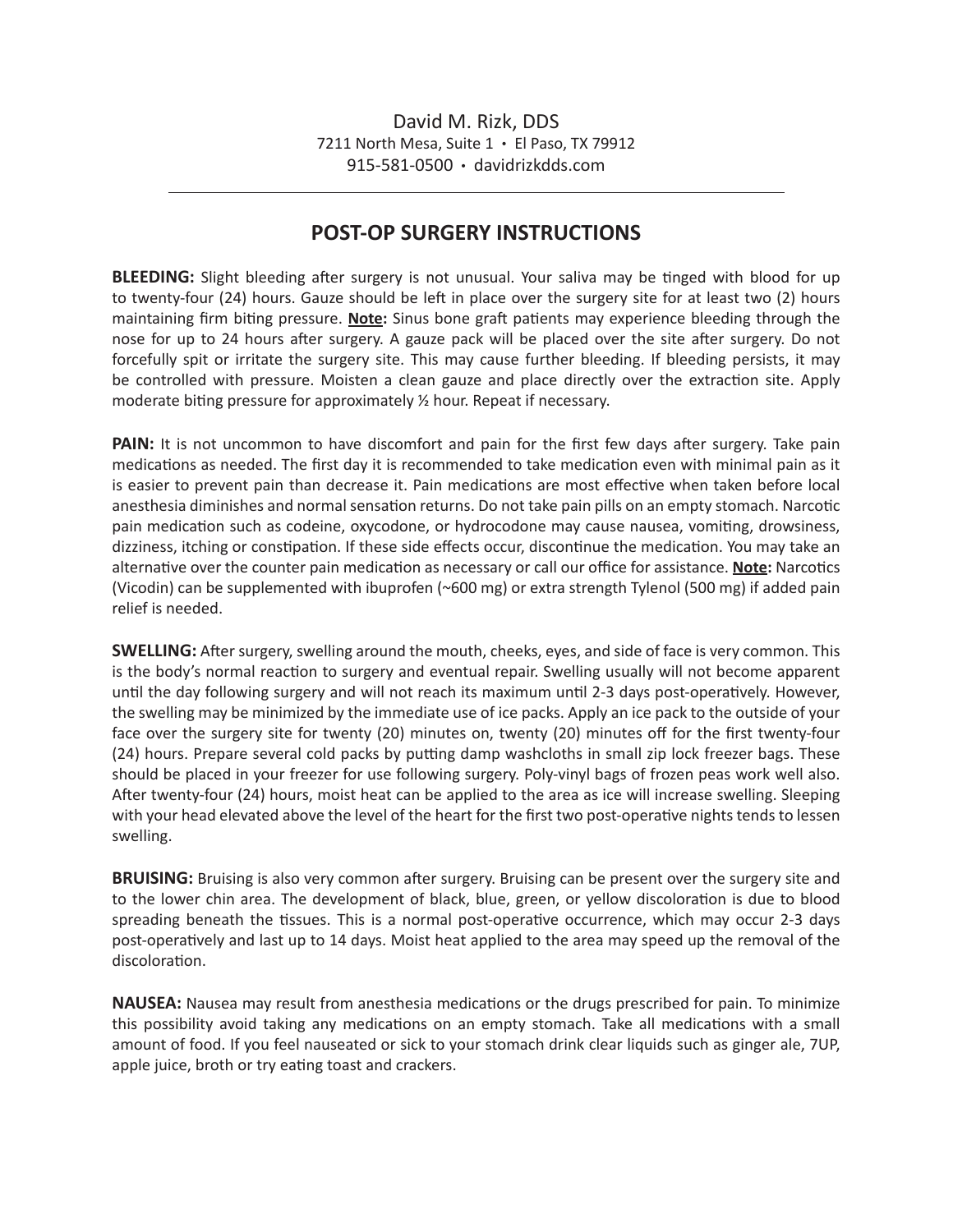**DIET:** After surgery, drink lots of clear liquids and eat soft nutritious foods. Do not drink alcohol or hot liquids. Be cautious until the anesthesia wears off as you have no feeling in the surrounding area and you may unknowingly injure yourself. Avoid acidic foods such as tomatoes, orange juice, and citrus fruits until the surgery site has healed (2 weeks). Do not drink through a straw for at least 48 hours. If you had surgery on only one side of your mouth, favor the other side while chewing for the first few days.

**ORAL HYGIENE:** Hygiene should not be neglected as an accumulation of food and debris may promote inflammation and/or infection. You may rinse and brush your teeth starting the day after surgery. Brush your teeth as usual and rinse with warm salt water  $\frac{1}{2}$  teaspoon of salt in 12 oz. of water) after each meal beginning gently the night of surgery. Do not brush the surgical area for 4-5 days. The chlorhexidine mouthrinse can also be started the following day after surgery.

**ACTIVITY:** Limit strenuous activity for the first 2-3 days. This will reduce bleeding and minimize swelling. Strenuous work or exercise may promote bleeding.

**FEVER:** After surgery it is normal for the body temperature to be slightly elevated for 24 hours. Please remember to drink sufficient amounts of clear liquids to keep your body hydrated. Please contact the office if there exists a high temperature or if a low-grade temperature persists after the first 24 hours.

**SMOKING/ALCOHOL:** Smoking and alcohol delays healing and predisposes you to infection which can result in the failure of the implant or bone graft. Do not smoke or use alcohol until the incision line is completely healed (~2 weeks).

**SUTURES:** Sutures are placed in the area of surgery to minimize post-operative bleeding and to help healing. Sometimes they become dislodged, this is no cause for alarm. Just remove the suture from your mouth and discard it. The sutures will be dissolvable and should dissolve on their own in approximately 3-10 days. If they are still present our office will remove them on your post-op appointment.

**MEDICATIONS:** It is very important that you take all your prescribed medications from our office as directed. Each medication has a specific role in the post-operative period of your surgery. Discontinue the antibiotic medication if a rash develops or if an upset stomach persists. **Report this immediately to our office.** *Women please note:* If you are currently taking birth control pills, be aware that taking antibiotics will decrease the effectiveness of the birth control pills and alternative methods should be utilized.

**WEARING YOUR PROSTHESIS:** Partial dentures, flippers, or full dentures should not be used immediately after surgery until your post-operative appointment, unless specifically instructed otherwise. If you have a temporary flipper to wear, do not insert it until the numbness in the area is gone. When it is inserted, it should not touch the gums in the area of the surgery. If it does, this may cause ulceration of the wound edges and breakdown of the suture margins. This can lead to loss of the implant or bone graft. If you have questions about the fit of your flipper, partial or complete denture, do not wear it until your general dentist or our office can see you.